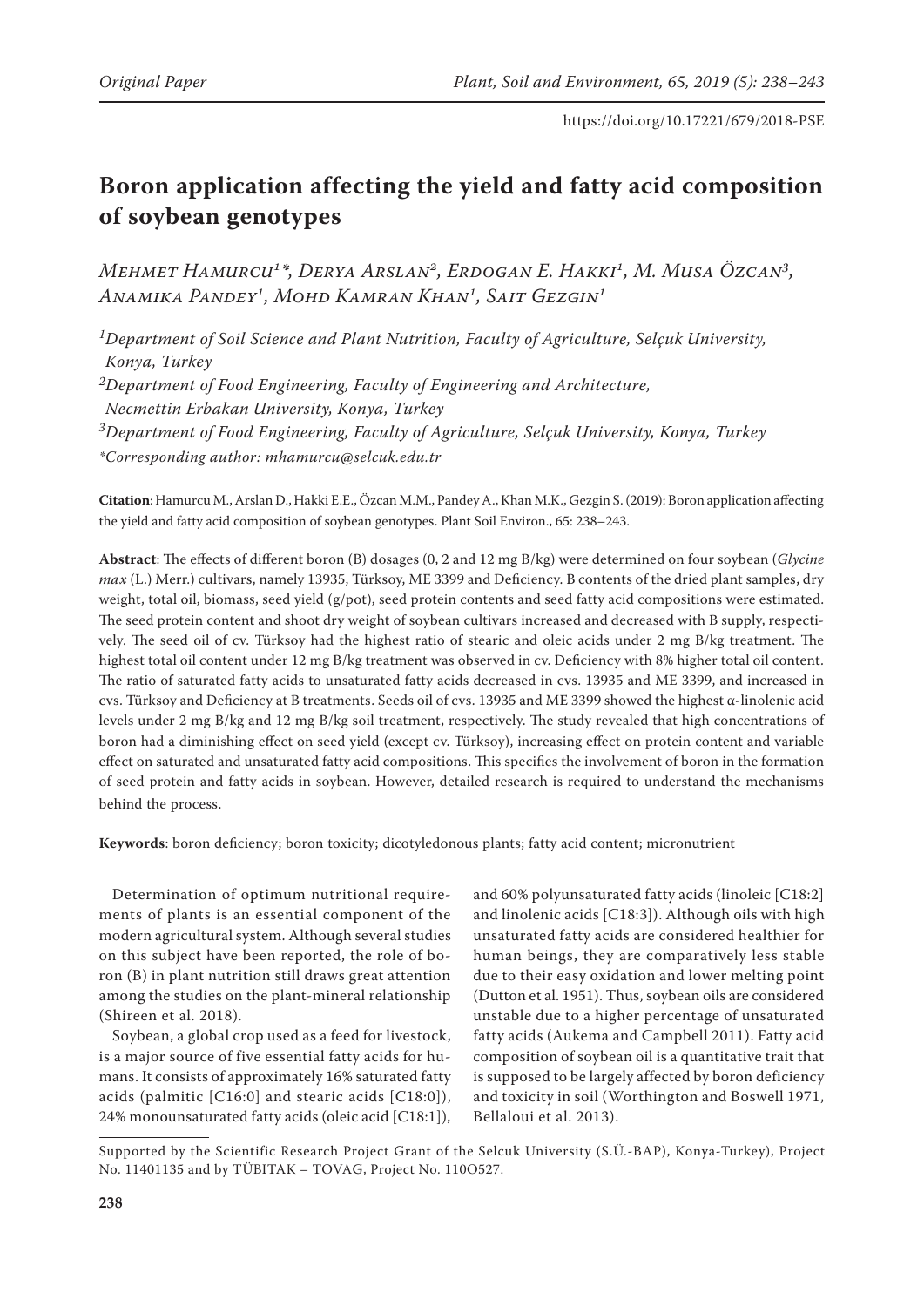Several researchers highlighted that soil B range between 0–0.4, 0.5–2.4, 2.4–4.9 ppm and above 5 ppm could be considered as deficient, optimum, toxic and highly toxic, respectively (Hodgkiss et al. 1942, Wolf 1971). Hodgkiss et al. (1942) confirmed that in a growth mixture containing 50% sand and 50% soil, 2.5 ppm B is the upper limit for plant production. However, in the case of many plants, 2 mg B/kg in the soil can be toxic (Carlos 2000). This depends on the rate of plant B uptake from the soil that varies according to the soil texture, soil pH and the presence of other cations in the soil. As in neutral or acidic soils, B subsists as undissociated boric acid; it is efficiently absorbed by the plant roots.

Limited studies have been performed on B effects on soybean yield and seed fatty acid and oil composition. Schon and Blevins (1990) and Ross et al. (2006) demonstrated that the time of B application (vegetative and flowering stage) and the amount of B applied could have positive effects on soybean yield. Bellaloui et al. (2013) showed an altered seed composition and increased B accumulation in seeds on foliar B application. However, the effect of soil B application on soybean seed fatty acid composition remained unturned.

Hence, in this study, the responses of soybean cultivars against B deficiency and toxicity were investigated for the first time in greenhouse experiments using B-deficient Central Anatolian agricultural soil. The study aimed at evaluating the variations among the studied soybean genotypes towards B deficient, toxic B and highly toxic B growth conditions, in terms of yield, seed protein content and fatty acid composition.

## **MATERIAL AND METHODS**

Four soybean cultivars (13935, Türksoy, ME 3399 and Deficiency) were grown under controlled greenhouse conditions at the Selcuk University, Faculty of Agriculture, Konya, Turkey. During the experiment, temperature, solar intensity and relative humidity inside the greenhouse were maintained at  $25 \pm 3^{\circ}$ C, 1750  $\pm$ 50 kcal/m<sup>2</sup> and 60  $\pm$  10%, respectively. B deficient soil (with 0.13 mg B/kg soil) with different mineral elements was used to conduct the trial (Table 1). Determining the effect of B deficiency on the fatty acid composition of soybean genotypes was one of the main objectives of the experiment and therefore, soil deficient in B was utilized for the experiment.

| Table 1. Properties of the soil used in the assay |  |  |  |  |
|---------------------------------------------------|--|--|--|--|
|---------------------------------------------------|--|--|--|--|

| Soil properties                                        | Results of the analysis | The method used in the analyses |  |
|--------------------------------------------------------|-------------------------|---------------------------------|--|
| pH (1:2.5 soil:water)                                  | 7.1                     | Jackson (1962)                  |  |
| Electrical conductivity (1:5 soil:water) ( $\mu$ S/cm) | 125                     |                                 |  |
| Soil capacity (%)                                      | 26.50                   | U.S. Salinity Lab. Staff (1954) |  |
| CaCO <sub>3</sub> (%)                                  | 3.60                    | Hizalan and Ünal (1966)         |  |
| Organic carbon (%)                                     | 0.55                    | Smith and Weldon (1941)         |  |
| Loam $(\%)$                                            | 24.50                   |                                 |  |
| Silt $(\%)$                                            | 22.40                   | Bouyoucos (1951)                |  |
| Sand $(\%)$                                            | 53.10                   |                                 |  |
| 1 mol/L NH <sub>4</sub> AOC extractable $(mg/kg)$      |                         |                                 |  |
| Ca                                                     | 792.00                  |                                 |  |
| Mg                                                     | 235.00                  | Bayrakli (1987)                 |  |
| K                                                      | 74.00                   |                                 |  |
| Na                                                     | 23.00                   |                                 |  |
| 0.5 mol/L NaHCO <sub>3</sub> extractable P (mg/kg)     | 14.90                   | Bayrakli (1987)                 |  |
| DTPA extractable Fe (mg/kg)                            | 0.40                    |                                 |  |
| DTPA extractable Zn (mg/kg)                            | 0.01                    | Lindsay and Norvell (1978)      |  |
| DTPA extractable Mn (mg/kg)                            | 0.70                    |                                 |  |
| DTPA extractable Cu (mg/kg)                            | 0.10                    |                                 |  |
| $CaCl2+$ mannitol extractable B (mg/kg)                | 0.13                    | Bingham (1982)                  |  |

DTPA – diethylenetriaminepentaacetic acid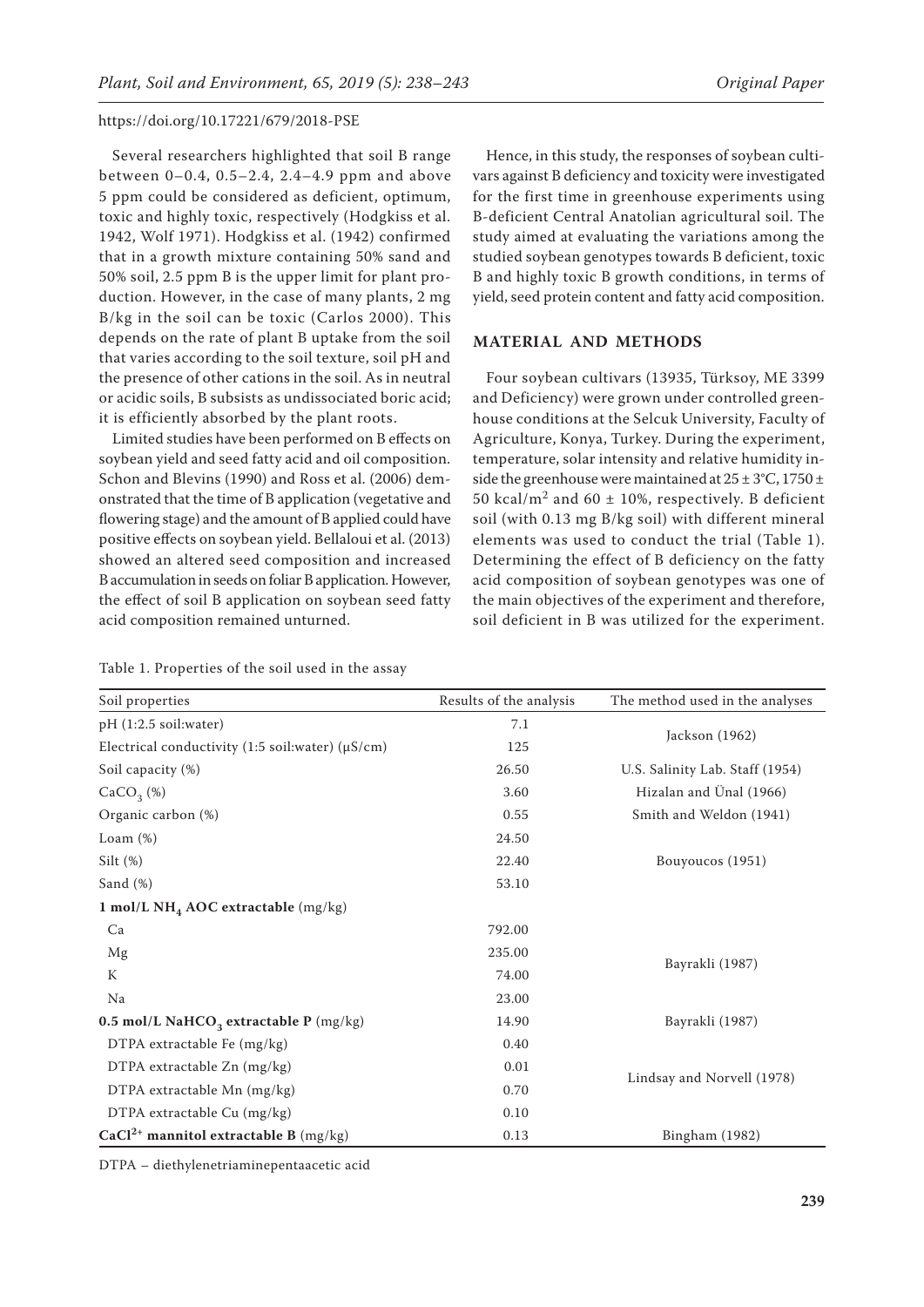B treatments were made toxic by adding 2 mg B/kg and 12 mg B/kg soil in the form of boric acid ( $H_3BO_3$ ). A randomized complete block design was implemented for each trial with four replications. B was applied to the nutrient/Hoagland's solution at three levels as  $B_0$  = no B supply (inadequate soil B content);  $B_1 = 2$  mg/kg (toxic B level) and  $B_2 = 12$  mg/kg B (highly toxic B level) (Hodgkiss et al. 1942, Wolf 1971). Five seeds were grown in each pot containing 3 kg soil each with all the nutrients required for normal growth except B. The water content of the soil was kept at 50–75% of field capacity during the assay. At maturity, plants were harvested, washed and plant shoot length and biomass were measured followed by air-drying in a hot air oven at 70°C for 48 h.

**Dry matter**. Seed yield per plant was determined as g/plant by weighing peeled seeds on a 0.01 g sensitive balance (Sartorius LE623 S, Göttingen, Germany).

**Determination of the boron content**. B concentrations of the leaf samples were determined using the Inductive Coupled Plasma-Atomic Emission Spectroscopy (ICP-AES) (Vista-Pro Axial; Varian Pty Ltd., Victoria, Australia) (Soil Survey Laboratory Methods Manual 2004).

**Protein analysis**. Protein contents of the seeds were determined according to the standard manual method AACC 46-30 of Combustion Nitrogen Analyzer, Leco TruSpec CN (Saint Joseph, USA).

**Oil extraction**. The oil from soybean seeds (about 10 g) was extracted using petroleum ether at a solvent ratio of 10:1 (v/w plant material) and boiled  $(60^{\circ}C)$ for 4 h using a Soxhlet extractor (Ankara, Turkey).

**Fatty acid analysis**. To determine the fatty acid composition of the oils, fatty acid methyl esters were prepared from soybean oil using cold saponification method (Stefanoudaki et al. 1999). A gas chromatograph (Shimadzu, Kyoto, Japan), equipped with a flame ionization detector and a split/splitless injector, was employed. Separations were made on a Teknokroma TR-CN100 (Barcelona, Spain) fused-silica capillary column (60 m, 0.25 mm internal diameter, 0.20  $\mu$ m film thickness). The carrier gas was nitrogen, with a flow rate of 1 mL/min. The injection volume was 1 mL, and peaks were identified by comparing their retention times with those of the authentic reference compounds (Sigma-Aldrich, St. Louis, USA).

**Statistical analysis**. In the statistical part, data were subjected to the analysis of variance and standard deviation for all the assessed parameters was estimated based on the values of three replicates.

## **RESULTS AND DISCUSSION**

Studies on the determination of B deficiency or toxicity symptoms in plants have drawn greater interest worldwide (Wimmer and Goldbach 2007).

In this study, biomass, dry weight, seed yield and B concentrations of soybean cultivars were affected by different levels of B treatment (Figure 1).

Plant dry weights decreased by 19% and 40% under 2 mg B/kg and 12 mg B /kg treatment, respectively when compared to 0 mg B/kg supply. The greatest decrease in dry weight due to B application was recorded in cv. ME 3399, whereas the cv. Deficiency was the least influenced cultivar (Figure 1). This was in accordance with the previous studies that reported significant variations in plants in sensitivity towards B toxicity (Paull et al. 1988). In the present study, mean plant lengths of soybean cultivars were increased by 9% and 28% after 2 and 12 mg B/kg treatments, respectively (Figure 1).

B concentrations of soybean cultivars were also enhanced with increasing B concentrations in the soil. Mean B concentrations of the soybean cultivars were 82.52 and 391.60 mg/kg of leaves dry weight after 2 and 12 mg B/kg treatments, respectively. Türksoy cultivar presented the highest increase in B concentration. According to Benton et al. (1991), an adequate amount of B in leaves is 20–75 mg B/kg of dry weight during the flowering period. Hence, the boron amount in tissues above this concentration can be considered as toxic. Accordingly, under 2 mg B/kg treatment, leaves of cvs. 13935 and ME 3399 contained toxic levels of B; while under 12 mg B/kg supply, all the cultivars contained toxic levels of B (Figure 1). Toxic levels (2 and 12 mg/kg) of B application led to a decrease in seed yields in all the cultivars used in the experiment (except cv. Türksoy under 2 mg/kg treatment). However, the effects of B application on seed yield were not consistent in previous studies, either (Ross et al. 2006). This may be due to differences in soil physical and chemical properties, which affects the B availability to plants (Ross et al. 2006).

In this study, the protein content of soybean seeds increased with B dosages, where the highest increase was obtained in cv. ME 3399 (Figure 1). B deficient conditions showed the lowest protein content in all the genotypes similar to the results observed by Bellaloui et al. (2013) and Worthington and Boswell (1971).

The total oil content of the experimental soybean genotypes ranged between 16.51–22.15% (Figure 2). The highest and lowest total oil contents were determined in cvs. Deficiency and ME 3399, respec-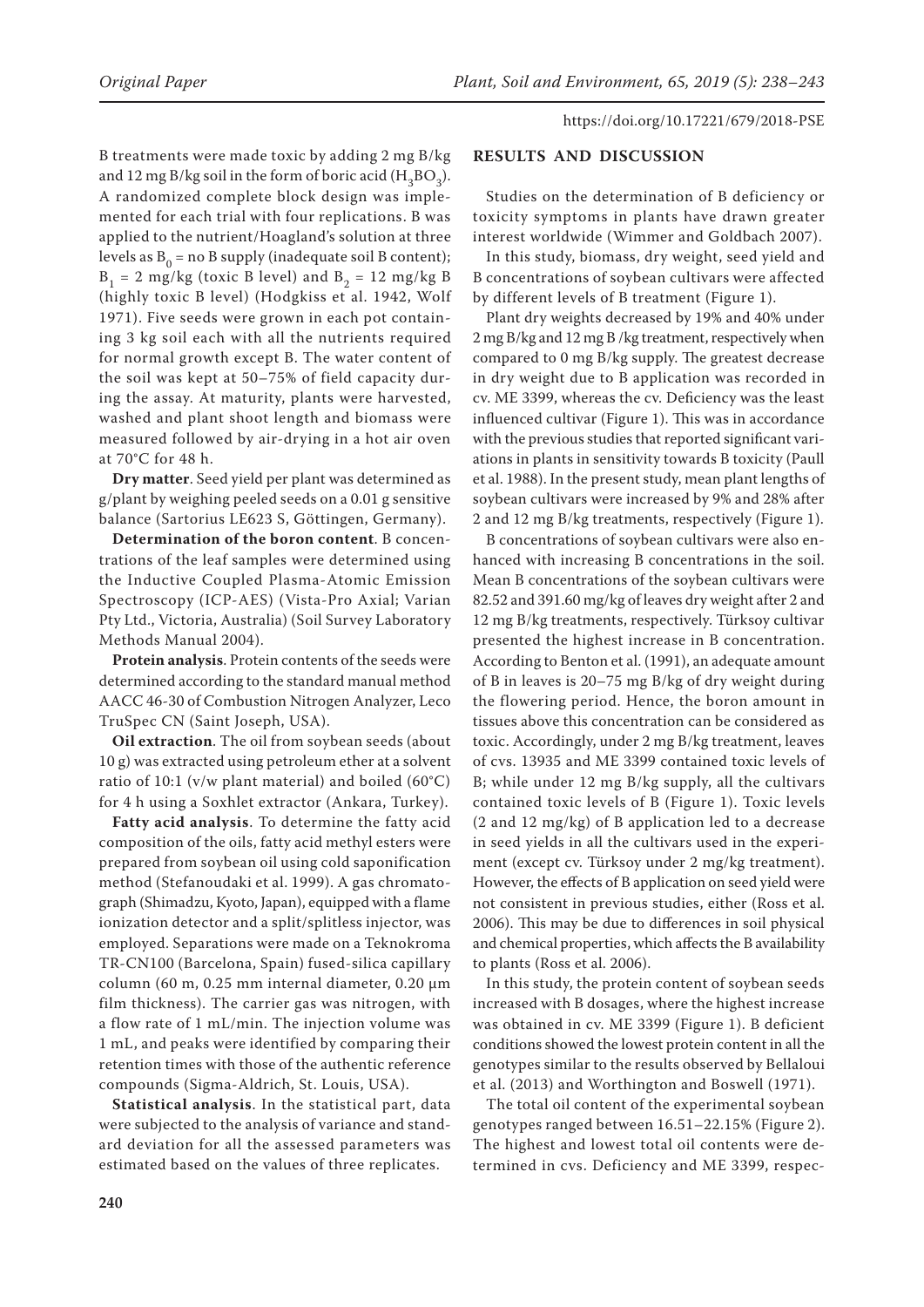





4

Figure 1. The effects of different levels of boron (B) (0, 2 and 12 mg/kg) on (a) fresh weight; (b) dry weight; (c) plant height; (d) leaf B concentrations; (e) seed B concentrations;  $(f)$  seed protein content, and  $(g)$  seed yield of four soybean cultivars (13935, Türksoy, ME 3399 and Deficiency). Values are mean ± standard error based on four replications  $(n = 4)$ 

tively. At 12 mg B/kg application, all genotypes except cv. Deficiency showed a decreased total oil content. Similarly, in experiments conducted by Bellaloui et al. (2013), the total oil content decreased under B application. However, the inverse association between protein and oil content under B supply was reported by Bellaloui et al. (2013).

Boron toxicity dosage has reduced the fat content of soybean seeds (except for cv. Deficiency). Generally, quantitative values of palmitic acid of cvs. ME 3399 and Deficiency soybean cultivars increased at the level of

2 mg B/kg supply. Linoleic acid levels in oils varied in between 49.75% and 54.88%. cv. Türksoy had the lowest average linoleic acid level (49.88%). Also, linoleic acid contents of oils of all the soybean cultivars except cv. Türksoy decreased with the increase in boron dosage levels. Despite the application of various doses of boron, the rate of unsaturated fatty acids in soybean oil is not below 80%. According to these results, the toxicity effect of boron on linoleic acid synthesis in soybean seeds was observed; however, cv. Türksoy was less affected under boron toxicity. Generally, fatty acid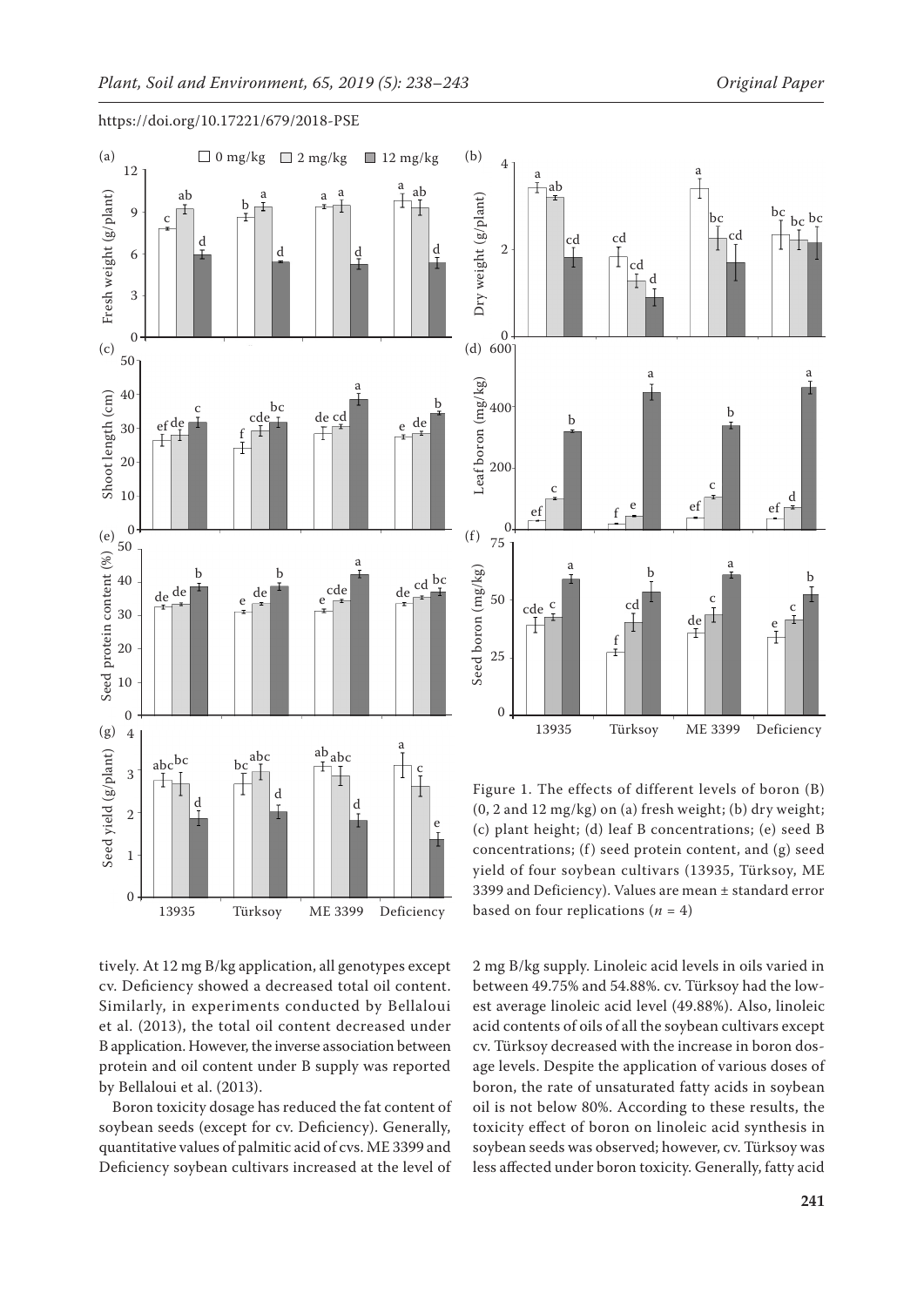

Figure 2. The effects of different levels of boron (B) (0, 2 and 12 mg/kg) on (a) seed total oil content and the ratios of (b) palmitic acids; (c) stearic acids; (d) oleic acids; (e) linoleic acids and (f)  $\alpha$  – linolenic acids of four soybean cultivars (13935, Türksoy, ME 3399 and Deficiency). Values are mean ± standard error based on four replications  $(n = 4)$ 

compositions of soybean oils were affected depending on the boron dosages and showed differences among soybean cultivars. These differences can be probably due to cultivar, genetic factor, boron level, and soilenzyme interactions. Under 2 mg B/kg supply, the increase in B concentration was associated with an increase in the protein and oleic acid content (except cv. Türksoy) and decrease in linoleic acids. This suggests that B application regulates the seed composition by influencing the fatty acid content and seed protein (Bellaloui et al. 2010). B applications resulted in a level significant increase in the oleic acid ratio of cv. 13935, leading to a 17.92% increase.

Cv. Türksoy oils had the lowest levels of α-linolenic acid (6.96% mean). However, this fatty acid did not show regular changes according to the B treatments. The levels of α-linolenic acid in the cvs. Deficiency and Türksoy decreased after B application. Lowering of α-linolenic acid content is important in soybean oil research due to its association with flavour instability. Decreased percentage of linolenic acids [C18:3] and increased percentage of stearic acids [C18:0] can enhance the frying stability of the oil.

The oils of cv. Deficiency contained the lowest ratios of saturated fatty acids such as stearic (5.40%) and palmitic (9.01%) acids. Stearic acid levels of all the cultivars increased under 12 mg B/kg as compared to deficient B application (except cv. ME 3399 oils) with the highest increase determined in cv. Türksoy oils as 72.5% and 56.9% on 2 and 12 mg B/kg supply levels, respectively. Soybean oil with a high percentage of stearic acids [C18:0] has significantly greater oxidative stability than the normal soybean oil. Cv. Türksoy showed the highest increase in stearic acids at B treat-